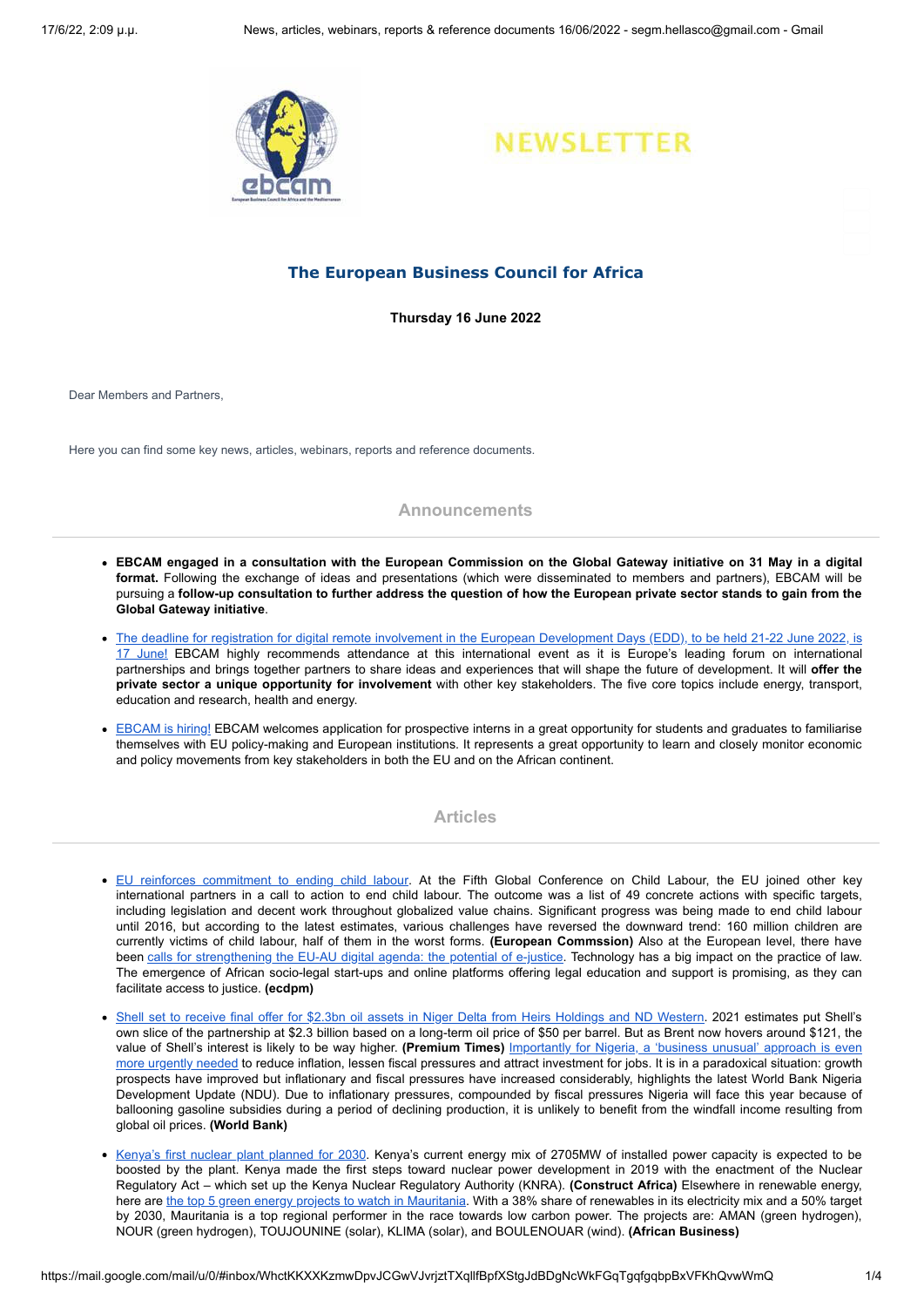17/6/22, 2:09 μ.μ. News, articles, webinars, reports & reference documents 16/06/2022 - segm.hellasco@gmail.com - Gmail

- How can Africa's energy sector attract more [investment?](https://african.business/2022/06/energy-resources/how-can-africas-energy-sector-attract-more-investment/) Attracting institutional investors and pensions funds to Africa's energy transition remains a challenge in a world in flux. But the problem may be a lack of bankable projects rather than finance. New strategies and institutions are needing to be established because of "the co-ordinated withdrawal of international trade and project financing" for Africa's oil and gas industry. **(African Business)** In general, the continent must forgo gas [exploration](https://www.theguardian.com/environment/2022/jun/14/africa-gas-exploration-climate-disaster-un-reserves) to avert climate disaster, warn experts. The call comes after a former UN climate envoy urged African countries to exploit their natural gas reserves. UN secretary general, António Guterres, warned that doing so would be "delusional". **(The Guardian)**
- Congo sees surge in Mining of metals for [green-energy](https://www.bloomberg.com/news/articles/2022-06-02/congo-sees-surge-in-mining-of-metals-for-green-energy-transition#xj4y7vzkg) transition. It could see about 10 new mines for metals according to the director of the country's mining registry. About 500 of the nation's mining permits are in advanced development and will soon lead to new projects for lithium and cobalt - battery metals driving the electric vehicle revolution - while mines for copper, tin, tantalum and tungsten will also be built. **(Bloomberg)** Also in the extractives sector, Uganda [announces](https://www.thecitizen.co.tz/tanzania/news/east-africa-news/uganda-announces-discovery-of-huge-gold-deposits-3842400) discovery of huge gold deposits. It concerns a deposit of 31 million tonnes of gold ore, with extractable pure gold estimated to gross 320,000 tonnes which, President Museveni believes, could fetch the country more than \$12trn. The new gold find could topple the estimated windfall from oil still in the ground in the Albertine region. **(The Citizen)**
- 1000km West African highway to give "better life for five [countries"](https://www.globalconstructionreview.com/1000km-west-african-highway-to-give-better-life-for-five-countries/). The highway, planned between Nigeria and Ivory Coast, will boost the economies of the five African countries it will traverse and benefit at least 40 million people in Nigeria alone. At an expected cost of \$15.6bn, it will go from Lagos in Nigeria and Abidjan in Ivory Coast, passing through Benin, Togo and Ghana. **(Global Construction Review)** Furthermore, Ghanaian [infrastructure](https://newsghana.com.gh/ghana-govt-invests-e155m-in-rural-broadband-services/) sees government investment of €155M in rural broadband services. This is part of the effort to bridge the gap in the telecommunications network connectivity to connect about three million Ghanaians by 2023. **(News Ghana)**
- Africa CEO Forum: artificial intelligence, taxation, AfCFTA the tools of [independence.](https://www.theafricareport.com/213558/africa-ceo-forum-artificial-intelligence-taxation-afcfta-the-tools-of-independence/) The starting point is clear: Africa's dependence on the outside world is greater than that of other continents. "It is no coincidence that Africa, the continent that trades the least internally, is also the poorest," pointed out Ghana's President Nana Akufo-Addo, seeing the development of the AfCFTA as the only way out for African countries. **(The Africa Report)** [However](https://www.theeastafrican.co.ke/tea/business/africa-free-trade-area-takeoff-delayed-by-six-states-3844962) the AfCFTA take-off is being delayed by six states. More than a year after inception, six countries from three economic blocs are still their dragging feet in adopting it. Problems include rules of origin and tariff [arrangements.](https://african.business/2022/06/economy/african-ministers-of-finance-set-to-tackle-new-risks-challenges) **(The East African)** In a further effort to allow Africa to reach its full growth potential, African ministers of finance are set <u>to tackle new risks and challenges</u>. They have, at the 54<sup>th</sup> UNECA conference in Dakar, called for the reform of the international financial architecture to allow African countries to access resources more easily and at a lower cost from multilateral and regional financial institutions. **(African Business)**
- Leading financial institutions partner with United Nations Economic Commission for Africa (UNECA) and FSD Africa to form the African Natural Capital Alliance (ANCA). It will act as an African-led [collaborative](https://african.business/2022/06/apo-newsfeed/leading-financial-institutions-partner-with-united-nations-economic-commission-for-africa-uneca-and-fsd-africa-to-form-the-african-natural-capital-alliance-anca/) forum for mobilizing the financial community's response to nature-related risks and opportunities across the continent. The ultimate aim of ANCA is to help grow and protect Africa's natural capital by shifting financial flows from destructive activities for short-term gain to long-term stewardship of nature for [sustainable](https://www.africaglobalfunds.com/news/asset-servicing/standard-bank-announces-africa-trade-barometer/) economic growth. **(African Business)** As an invaluable tool to monitor this economic growth, Standard Bank has announced the Africa Trade Barometer. It is expected to become Africa's leading trade index andwill focus initially on Angola, Ghana, Kenya, Mozambique, Namibia, Nigeria, South Africa, Uganda, Tanzania and Zambia. The Barometer, currently shares comparative data on trade openness, access to finance, macroeconomic stability, infrastructure, foreign trade, governance, economy and trade finance behaviour. **(Africa Global Funds)**
- African [Development](https://www.ebcam.eu/news/africa/2972-african-development-bank-to-launch-public-financial-management-academy-to-build-capacity-in-african-countries) Bank (AfDB) to launch public financial management academy to build capacity in African countries. The academy, hosted within the African Development Institute of the AfDB, will deepen partnership with the International Monetary Fund, the World Bank and African countries to improve public financial management practices in Africa. **(AfDB)** Plans for financial management to better enable growth in Africa need to factor in SMEs in [Africa:](https://african.business/2022/06/economy/smes-in-africa-call-to-action/) a vital call to action. How can we enable the environment, with an emphasis on women and youth entrepreneurs? Africa needs to clearly identify actions to address the challenges faced by SMEs in Africa. Key enablers of a dynamic SME and start up ecosystem include technology, energy, water, road and data. **(African Business)** A country where MSMEs are receiving tailored support in the Gambia, where World Bank approves \$68mn to support diversification of tourism. The project aims to assist the country by [strengthening](https://www.worldbank.org/en/news/press-release/2022/06/13/afw-world-bank-approves-68-million-to-support-diversification-of-tourism-in-the-gambia) the institutional and policy framework, improve capabilities and access to funds for tourism related MSME suppliers. **(World Bank)**
- Coca Cola [inaugurates](https://www.africanews.com/2022/06/03/coca-cola-inaugurates-its-mega-factory-in-ethiopia/) its 'mega' factory in Ethiopia. The \$100mn factory is equipped with state of the art machinery and will create 30,000 job opportunities. It will bring the group's total manufacturing capacity in the country to 100mn cases per year and will make the country a stronghold of the group's presence on the continent. **(Africa News)** Elsehwere, the food business in Africa is also seeing its share or problems: [Uganda](https://african.business/2022/06/agribusiness-manufacturing/uganda-faces-storm-in-a-coffee-cup/) faces a storm in a coffee cup. The value chain is controlled not by those who grow the coffee, but by those who hold capital – a dynamic which percolates right back down to the farm, where middlemen who receive cash advances from multinational exporters can elbow out credit-starved co-operatives. There is much to be gained by getting things right and it is the country's biggest export. **(African Business)**
- Tanzania: changing [perspective](https://www.forbesafrica.com/africa-undiscovered/2022/06/01/tanzania-changing-perspective-to-create-unity-and-opportunity/) to create unity and opportunity. Today, Tanzania is thriving; the country's GDP in 2021 demonstrated an increase of over \$5mn compared to 2020. Strategically designed and flexible policies that pay heed to the importance of the private sector are contributing to the country's economic growth. The president has also worked hard to rebrand Tanzania, opening up the country to attract foreign investment and tourism. In 2021, the country attracted a total of US\$4.144bn in foreign direct investments with 237 new projects. **(Forbes Africa)**
- BioNTech to soon start mRNA vaccine factory [construction](https://www.reuters.com/business/healthcare-pharmaceuticals/biontech-soon-start-mrna-vaccine-factory-construction-rwanda-2022-06-09/) in Rwanda. It will enable African nations to jump-start their own manufacturing network would start on 23 June in Rwanda. The German company's modular factory elements, to be assembled in Africa to so-called BioNTainers, would be delivered to the Kigali construction site by the end of 2022. Earlier this year the company mapped out a plan to enable African countries to produce its Comirnaty-branded shot under BioNTech's supervision. **(Reuters)**
- Africa's week in [pictures](https://www.bbc.com/news/world-africa-61745017) **(BBC)**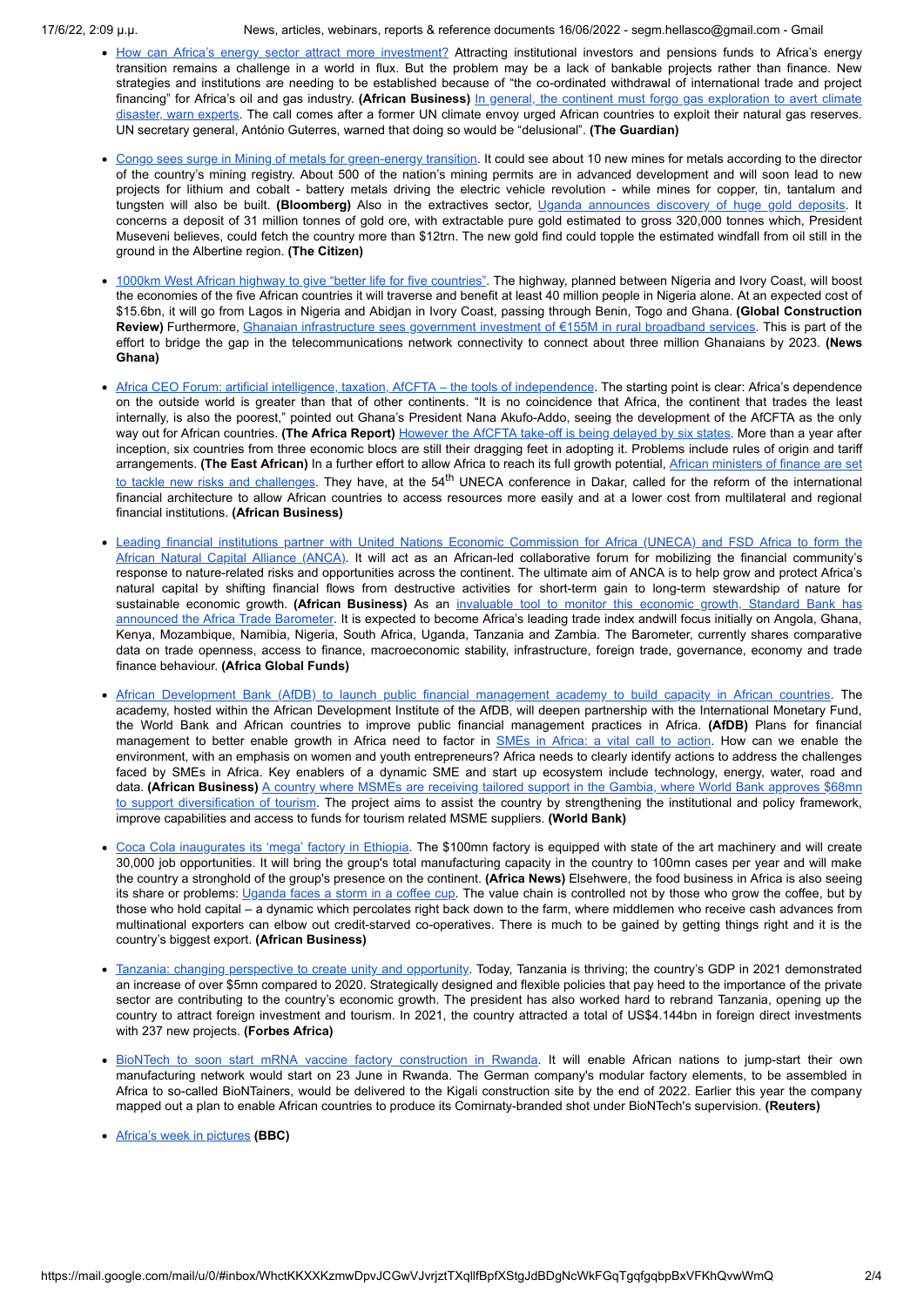### **Reports / Reference Documents**

- The Global Gateway: A recipe for EU [geopolitical](https://www.ebcam.eu/publications/reference-reports-and-documents/2996-the-global-gateway-a-recipe-for-eu-geopolitical-relevance) relevance **(ecdpm)** The EU wants to rival China's Belt and Road Initiative and other regional and global players and to re-establish the EU's standing, notably in Africa where the EU promised €150 billion of a €300 billion pledged under the Global Gateway investments.
- Unlocking [sustainable](https://www.ebcam.eu/publications/reference-reports-and-documents/2990-unlocking-sustainable-private-sector-growth-in-the-middle-east-and-north-africa) private sector growth in the Middle East and North Africa **(EIB)**
- MENA [Enterprise](https://www.ebcam.eu/publications/reference-reports-and-documents/2992-mena-enterprise-survey-report-working-papers) Survey Report Working Papers **(EIB)** Relevant for the African continent the reports cover, inter alia, corporate ESG responsibility practices, green investment, digitalisation, MSMEs and human capital.
- The Inflection Point: Africa's digital [economy](https://www.ebcam.eu/publications/reference-reports-and-documents/2989-the-inflection-point-africa-s-digital-economy-is-poised-to-take-off) is poised to take off **(endeavor Nigeria)**
- Country Results Brief [2012-2021](https://www.ebcam.eu/publications/reference-reports-and-documents/2988-country-results-brief-2012-2021-ghana) Ghana **(AfDB)** The report examines the ongoing operations of the the development bank in the country.
- eCommerce Week Outcome Report 2022: Data and Digitalization for [Development](https://www.ebcam.eu/publications/reference-reports-and-documents/2997-ecommerce-week-outcome-report-2022-data-and-digitalization-for-development) **(eCommerce Week)** The digital economy, from finance to development tools, is a burgeoning sector in the Africa economy and is an essential tool for development on the continent.

**Members '& Partners' Events & Webinars**

- **NABA** Launch of the Norwegian Renewables Guarantee Initiative with MIGA, ATI and key [stakeholders](https://www.ebcam.eu/events/members-events/2920-launch-of-the-norwegian-renewables-guarantee-initiative-with-miga-ati-and-key-stakeholders) 17 June 2022
- **Invest Africa** Leveraging the East Africa [Opportunity](https://www.ebcam.eu/events/members-events/2999-leveraging-the-east-african-opportunity-amidst-mounting-uncertainty) Amidst Mounting Uncertainty 21 June 2022
- NABC Business [Opportunity](https://www.ebcam.eu/events/members-events/2970-business-opportunity-in-the-moroccan-agri-food-sector) in the Moroccan Agri-food Sector 21 June 2022
- **ASCAME** [International](https://www.ebcam.eu/events/members-events/2925-international-smart-city-congress) Smart City Congress 21-23 June 2022
- **CIAN** Forum [Afrique](https://www.ebcam.eu/events/members-events/2833-forum-afrique-2022-deuxieme-sequence-en-phygital) 2022 Deuxième [séquence](https://www.ebcam.eu/events/members-events/2833-forum-afrique-2022-deuxieme-sequence-en-phygital) en Phygital 23 June 2022
- **UNIDO** Boosting Innovation Standards for SDGs: [UNIDO-ISO](https://www.ebcam.eu/events/members-events/2929-boosting-innovation-standards-for-sdgs-unido-iso-innovation-seminar-and-innovation-labs) Innovation Seminar and Innovation Labs 27 and 30 June 2022
- **CCA** Taxation: [Promoting](https://www.ebcam.eu/events/members-events/2998-taxation-promoting-economic-recovery-and-inclusive-growth-in-africa) Economic Recovery and Inclusive Growth in Africa 28 June 2022
- NABC Africa Works! 2022 [Innovation](https://www.ebcam.eu/events/members-events/2829-africa-works-2022-innovation-for-resilient-growth) for Resilient Growth 28 June 2022
- **Invest Africa** [Redefinition](https://www.ebcam.eu/events/members-events/2918-redefinition-of-agriculture) of Agriculture 29 June 2022
- **CEMA** Africa Day in [Monaco](https://www.ebcam.eu/events/members-events/2949-africa-day-in-monaco-green-digital-africa-29-june-2022-monaco-club-des-entrepreneurs-monegasques-en-afrique) "Green & Digital Africa" 29 June 2022
- **UNCTAD** Launch of the Economic [Development](https://www.ebcam.eu/events/members-events/2903-launch-of-the-economic-development-in-africa-report-2022) in Africa Report 2022 13 July 2022
- **Invest Africa** AfCFTA: The [Gamechanger](https://www.ebcam.eu/events/members-events/3000-afcfta-the-gamechanger-for-africa-trade-local-manufacturing) for Africa: Trade & Local Manufacturing 19 July 2022
- **CCA** [U.S.-Africa](https://www.ebcam.eu/events/members-events/2881-corporate-council-on-africa-in-partnership-with-the-kingdom-of-morocco-is-proud-to-announce-that-the-2022-u-s-africa-business-summit-will-be-hosted-in-marrakech-morocco-on-july-19-22-2022-this-year-s-summit-themed-building-forward-together-will-explore-a-renewed-commitment-by-both-public-and-private-sector-stakeholders-to-building-stronger-u-s-and-africa-trade-investment-and-commercial-ties-as-we) Business Summit 19-22 July 2022
- **Afrika-Verein** Business Delegation Trip to Ethiopia: Waste and Recycling [Management](https://www.ebcam.eu/events/members-events/2923-business-delegation-trip-to-ethiopia-waste-and-recycling-management) 19-23 September 2022
- **Afrika-Verein** Business [Delegation](https://www.ebcam.eu/events/members-events/2924-business-delegation-to-nigeria-education-and-training) Trip to Nigeria: Education and Training 14-18 November 2022

### **Other Events & Webinars**

- European Union and Ivory Coast UE CEDEAO Business Forum : [Transformation](https://www.ebcam.eu/events/other-interesting-events/2969-ue-cedeao-business-forum-transformation-des-economies-d-afrique-de-l-ouest-a-travers-un-partenariat-renforce-avec-les-secteur-prive-europeen) des économies d'Afrique de l'ouest à travers un *partenariat renforcé avec les secteur privé européen - 16-17 June 2022*
- European Commission EU-Africa pharma and healthcare marketplace and [matchmaking](https://www.ebcam.eu/events/eu-and-other-brussels-events/2883-eu-africa-pharma-and-healthcare-marketplace-and-matchmaking-events) events 18 May 26 June 2022
- Green Growth Knowledge Partnership Africa Green Economy Conference: Innovative Pathways for a [Nature-Positive](https://www.ebcam.eu/events/other-interesting-events/2926-africa-green-economy-conference-innovative-pathways-for-a-nature-positive-future-from-policy-business-and-finance) Future from *Policy, Business, and Finance - 14-30 June 2022*
- *Afreximbank - 29th [Afreximbank](https://www.ebcam.eu/events/other-interesting-events/2842-29th-afreximbank-annual-meetings-aam2022) Annual Meetings (AAM2022) - 15-18 June 2022*
- *AEF - Africa [Energy](https://www.ebcam.eu/events/eu-and-other-brussels-events/2985-the-africa-energy-forum-2022) Forum 2022 - 21-24 June 2022*
- *Manufacturing Indaba - [Manufacturing](https://www.ebcam.eu/events/other-interesting-events/2914-manufacturing-indaba) Indaba Conference and Exhibition - 21-22 June 2022*
- *Global Trade Review - GTR East [Africa](https://www.ebcam.eu/events/other-interesting-events/2984-gtr-east-africa-2022) 2022 - 21-22 June 2022*
- *Aswan - Aswan Forum for Sustainable Peace and [Development](https://www.ebcam.eu/events/other-interesting-events/2986-aswan-forum-for-sustainable-peace-and-development) - 21-22 June 2022*
- *World PtX Summit - The Hydrogen [Crossroad](https://www.ebcam.eu/events/other-interesting-events/3001-the-world-ptx-summit-the-hydrogen-crossroad) - 22-24 June 2022*